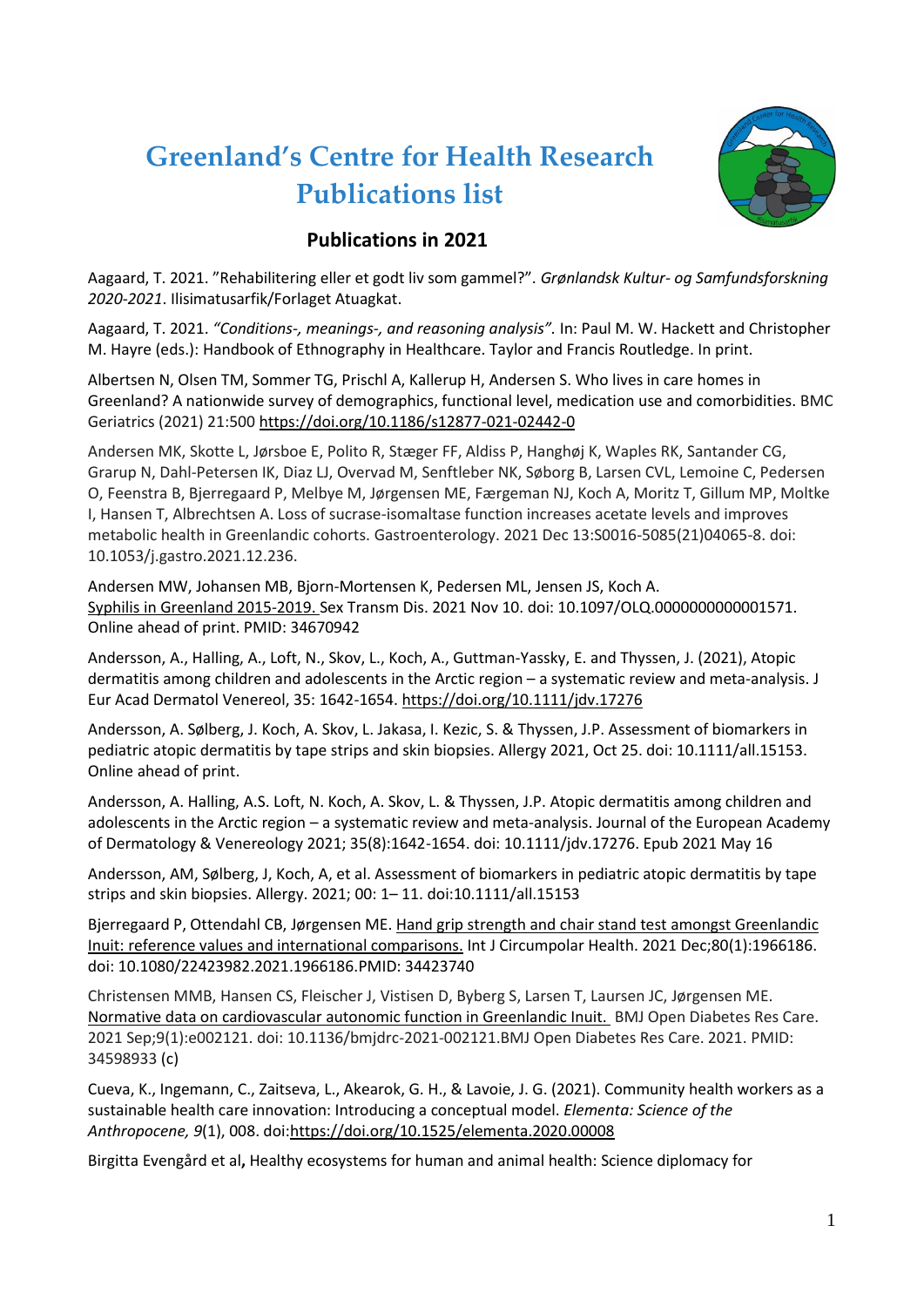responsible development in the Arctic: The Nordic Centre of Excellence, Clinf.org (Climate-change effects on the epidemiology of infectious diseases and the impacts on Northern societies). Polar Record 57, October 2021

Fleischer I, Laursen M, Andersen S. Hip geometry in hip fracture patients in Greenland occurring over a 7.7 year period. Journal of Orthopaedic Surgery and Research (2021) 16:335 [https://doi.org/10.1186/s13018-](https://doi.org/10.1186/s13018-021-02482-7) [021-02482-7](https://doi.org/10.1186/s13018-021-02482-7)

Magnus Kok Grouleff, Maria Wielsøe, Dina Berthelsen, Gert Mulvad, Silvia Isidor, Manhai Long & Eva Cecilie Bonefeld-Jørgensen. Anthropometric measures and blood pressure of Greenlandic preschool children. IJCH 2021, VOL. 80,1954382 <https://doi.org/10.1080/22423982.2021.1954382>

Ingemann, C., Kuhn, R. L., Kvernmo, S., Tjørnhøj-Thomsen, T., & Larsen, C. V. L. (2021). An indepth implementation study of the Greenlandic parenting program MANU's initial stages of implementation. *International Journal of circumpolar health, 80*(1), 1938443. doi[:https://doi.org/10.1080/22423982.2021.1938443](https://doi.org/10.1080/22423982.2021.1938443)

Ingemann TN, Backe MB, Bonefeld-Jørgensen EC, Skovgaard N, Pedersen ML[. Prevalence of patients](https://pubmed.ncbi.nlm.nih.gov/33871316/)  [treated with antidepressant medicine in Greenland and Denmark: a cross-sectional study.](https://pubmed.ncbi.nlm.nih.gov/33871316/) Int J Circumpolar Health. 2021 Dec;80(1):1912540. doi:10.1080/22423982.2021.1912540. PMID: 33871316.

Ingemann TN, Backe MB, Bonefeld-Jørgensen EC, Skovgaard N, Pedersen ML[. Prevalence of patients](https://url12.mailanyone.net/v1/?m=1nGOaH-000530-64&i=57e1b682&c=xDrvKeUybpNuEAtTkpMJhC6sRgE9rgYs6lPtczxYnlisJ0XLx9ptMpaAHz7u1GyCP6rHRZRft8rR4IfzekSEoITlJmsEPw-nrg9NDSOfq2fhutpwH171JTioSbMmD4qQ65SVyVceweK7UpXWcgUPAZ2ugaD3ln6Yhf9fPJXBoxTOqwnPeWVL6OtxjPt7HJwVC6RUR_ws5YxNAtBT4AawVY-oMFBsNhjEtM_BxlSpbp64flZrSSIvE8LVY6e6yK6q)  [treated with antidepressant medicine in Greenland and Denmark: a cross-sectional study. I](https://url12.mailanyone.net/v1/?m=1nGOaH-000530-64&i=57e1b682&c=xDrvKeUybpNuEAtTkpMJhC6sRgE9rgYs6lPtczxYnlisJ0XLx9ptMpaAHz7u1GyCP6rHRZRft8rR4IfzekSEoITlJmsEPw-nrg9NDSOfq2fhutpwH171JTioSbMmD4qQ65SVyVceweK7UpXWcgUPAZ2ugaD3ln6Yhf9fPJXBoxTOqwnPeWVL6OtxjPt7HJwVC6RUR_ws5YxNAtBT4AawVY-oMFBsNhjEtM_BxlSpbp64flZrSSIvE8LVY6e6yK6q)nt J Circumpolar Health. 2021 Dec;80(1):1912540. doi: 10.1080/22423982.2021.1912540. PMID: 33871316

Jakobsen AS, Pedersen ML. [Schizophrenia in Greenland. D](https://url12.mailanyone.net/v1/?m=1nGOaH-000530-64&i=57e1b682&c=0V4odriaOavKN-gFrt9GO7ym1H0-gIsW6RhX49x_PgShP1Ah7onx8ZmUjpfeHsa9e3sav3YNbwaIyBdMz8EedUpz4eP7VjtxACQvHe3QPpDG_2geKE3vIVoWX68I3UGQ8R5Uog5FUPLNSJzoVFRzz-EQT6d2SSPwUjteRtOfrJTJgNJadrXMko474IHaA9GoHBcO8hhRzYcnZaoXyVHGlFLAfprOLLOB00X864kr9dRWWr5rryfqR62l-lQAYoWu)an Med J. 2021 Jan 7;68(2):A03200159. PMID: 33543704

Jespersen SI, Demant MN, Pedersen ML, Homøe P. Acute otitis media and pneumococcal vaccination - an observational cross-sectional study of otitis media among vaccinated and unvaccinated children in Greenland. Int J Circumpolar Health. 2021 Dec;80(1):1858615. doi: 10.1080/22423982.2020.1858615. PMID: 33407056

Kaur Gill, Harmandeep, Abir Mohamad Ismail, and Mette Mørup Schlütter. "Det forestilte baklandet: Hjem og tilhørighet i alderdom." Norsk Antropologisk Tidsskrift 3-4 (2021): 132-145.

Katz, Sandor Elliz (2021) Sandor Katz's Fermentation Journeys. Chelsea Green Publishing. ISBN: 9781645020349 (Hauptmann, A. book chapter: *Kiviaq*)

Kleist I, Andersen S. Discrepancy between electronic medicine list, pharmacy delivery and patient reported medicine intake in Greenland. INTERNATIONAL JOURNAL OF CIRCUMPOLAR HEALTH. 2021, VOL. 80, 1955493. https://doi.org/10.1080/22423982.2021.1955493

Inaluk Kleist, Paneeraq Noahsen, Ole Gredal, Johannes Riis & Stig Andersen (2021) Diagnosing dementia in the Arctic: translating tools and developing and validating an algorithm for assessment of impaired cognitive function in Greenland Inuit, International Journal of Circumpolar Health, 80:1, 1948247, DOI: 10.1080/22423982.2021.1948247

Simon Kornvig, Maria Wielsøe, Manhai Long & Eva Cecilie Bonefeld-Jørgensen. Prenatal exposure to persistent organic pollutants, metals, and problematic child behavior at 3–5 years of age: a Greenlandic cohort study. Scientific Reports | (2021) 11:22182 [| https://doi.org/10.1038/s41598-021-01580-0](https://doi.org/10.1038/s41598-021-01580-0)

Larsen TLJ, [Jørgensen ME, Pedersen ML, Lund-Andersen H, Valerius M, Juul E, Byberg S. Low prevalence of](https://pubmed.ncbi.nlm.nih.gov/34134608/)  [retinopathy among Greenland Inuit.](https://pubmed.ncbi.nlm.nih.gov/34134608/) Int J Circumpolar Health. 2021 Dec;80(1):1938420. doi: 10.1080/22423982.2021.1938420.PMID: 34134608

Lauridsen MV, Backe MB, Bonefeld-Jørgensen EC, Skovgaard N, Pedersen ML. [Prevalence and quality of](https://url12.mailanyone.net/v1/?m=1nGOaH-000530-64&i=57e1b682&c=HLF_wtTtP6gQj64acLgAI7soIEMR9JLJEtvL2zyLH6Ewx9Qavuo8r6smWQJuyYFRltgsyaOLaHcpW2et_U0tSkjQbSgSYleGlbYE5SYRYvqOESdQ6X_2rJD8UsfuGUoBVRiwh4AwkSkjXcC7VOutcXCpUxaGaoqobJKuvwzEHXgHToo-3ytAyVaNhuDNmzuDYAGjhsAy4QRACrG_zhbP9bFJ1-EmXYOAg7humHNLGoBSONQe8_1N2N8cc_Hv-Fg5)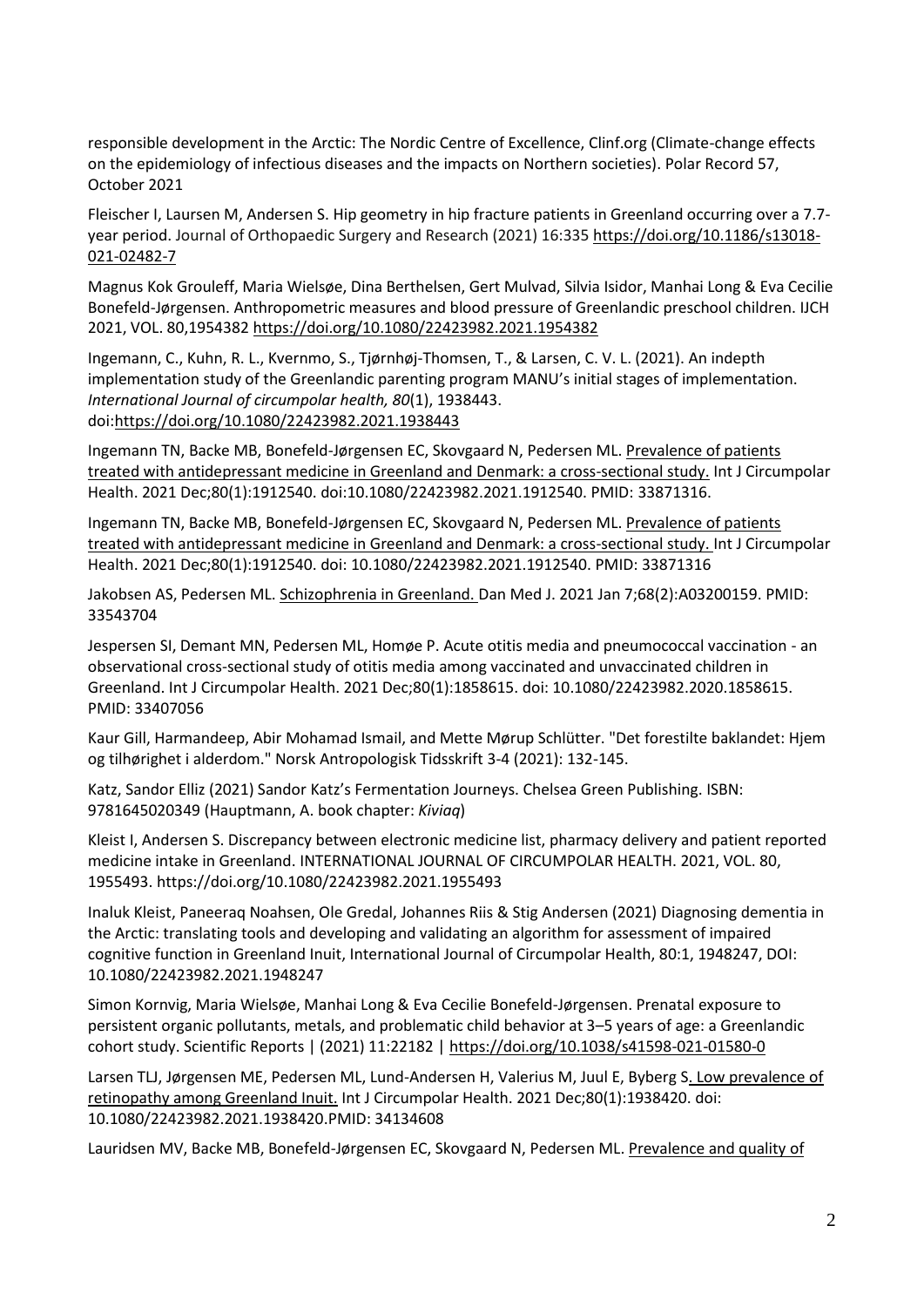[care among patients using medication targeting obstructive lung disease: a cross-sectional study in the five](https://url12.mailanyone.net/v1/?m=1nGOaH-000530-64&i=57e1b682&c=HLF_wtTtP6gQj64acLgAI7soIEMR9JLJEtvL2zyLH6Ewx9Qavuo8r6smWQJuyYFRltgsyaOLaHcpW2et_U0tSkjQbSgSYleGlbYE5SYRYvqOESdQ6X_2rJD8UsfuGUoBVRiwh4AwkSkjXcC7VOutcXCpUxaGaoqobJKuvwzEHXgHToo-3ytAyVaNhuDNmzuDYAGjhsAy4QRACrG_zhbP9bFJ1-EmXYOAg7humHNLGoBSONQe8_1N2N8cc_Hv-Fg5)  [regions of Greenland. I](https://url12.mailanyone.net/v1/?m=1nGOaH-000530-64&i=57e1b682&c=HLF_wtTtP6gQj64acLgAI7soIEMR9JLJEtvL2zyLH6Ewx9Qavuo8r6smWQJuyYFRltgsyaOLaHcpW2et_U0tSkjQbSgSYleGlbYE5SYRYvqOESdQ6X_2rJD8UsfuGUoBVRiwh4AwkSkjXcC7VOutcXCpUxaGaoqobJKuvwzEHXgHToo-3ytAyVaNhuDNmzuDYAGjhsAy4QRACrG_zhbP9bFJ1-EmXYOAg7humHNLGoBSONQe8_1N2N8cc_Hv-Fg5)nt J Circumpolar Health. 2021 Dec;80(1):1948244. doi: 10.1080/22423982.2021.1948244. PMID: 34232846

Manhai Long, Maria Wielsøe, Eva Cecilie Bonefeld-Jørgensen. Dioxin-like activity in pregnant women and indices of fetal growth: The ACCEPT Birth Cohort. Toxics 2022, 10, 26. <https://doi.org/10.3390/toxics10010026>

Mougaard-Frederiksen H, Seibæk L. Sundhedsprofessionelle perspektiver på patientinddragelse i det grønlandske sundhedsvæsen. Grønlandsk Kultur og Samfundsforskning, Ilisimatusarfik/Forlaget Atuagkat. Published 2021

Møller G, Lind MV, Hauptmann AL, Senftleber N, Hansen CB, Hansen T, Jørgensen ME, Lauritzen L. The role of a traditional and western diet on glucose homeostasis in Greenlandic Inuit carriers and non-carriers of type 2 diabetes variant in the TBC1D4 gene: A protocol for a randomized clinical trial. Contemp Clin Trials Commun. 2021 Jan 27;21:100734. doi: 10.1016/j.conctc.2021.100734.

Nikolova, K.A. Andersson, M. Slotved, H.C. & Koch, A. Effectiveness of the 13-Valent Pneumococcal Conjugate Vaccine on Invasive Pneumococcal Disease in Greenland. Vaccines 2021; 9(10), 1123; [https://doi.org/10.3390/vaccines9101123.](https://doi.org/10.3390/vaccines9101123)

Noahsen, P, Rex, KF, Pedersen, IB, Mulvad, G, Florian-Sørensen, HC, Pedersen, ML, Andersen, S. Adaptation to a High Iodine Intake in Greenland Inuit Suggested by Thyroid Disease Pattern. Thyroid, vol. 31, Number 12, 2021.

Nørtoft, K, Jensen, H og Jensen, T (2021) Meningsfulde aktiviteter og Stille og rolig omsorg - To spor i grønlandsk demenspleje, Tidsskriftet Gerontologi

Overvad M, Diaz LJ, Bjerregaard P, Pedersen ML, Larsen CVL, Senftleber N, Grarup N, Hansen T, Jørgensen ME[. The effect of diabetes and the common diabetogenic TBC1D4 p.Arg684Ter variant on cardiovascular](https://pubmed.ncbi.nlm.nih.gov/33328529/)  [risk in Inuit in Greenland.](https://pubmed.ncbi.nlm.nih.gov/33328529/) Sci Rep. 2020 Dec 16;10(1):22081. doi: 10.1038/s41598-020-79132-1.

Olsen, MAF, Jensen, T. 2021. Grønlands første alderdomslov fra 1926. Politiske opfattelser af ældre mennesker ved alderdomslovgivningens indførsel i Grønland, Grønlandsk Kultur- og samfundsforskning 2020-21, Ilisimatusarfik og Det Grønlandske Selskab, s. 111-129

Schnurr TM, Jørsboe E, Chadt A, Dahl-Petersen IK, Kristensen JM, Wojtaszewski JFP, Springer C, Bjerregaard P, Brage S, Pedersen O, Moltke I, Grarup N, Al-Hasani H, Albrechtsen A, Jørgensen ME, Hansen T. [Physical](https://pubmed.ncbi.nlm.nih.gov/33912980/)  [activity attenuates postprandial hyperglycaemia in homozygous TBC1D4 loss-of-function mutation carriers.](https://pubmed.ncbi.nlm.nih.gov/33912980/) Diabetologia. 2021 Apr 29. doi: 10.1007/s00125-021-05461-z. (c)

Senftleber NK, Overvad M, Dahl-Petersen IK, Bjerregaard P, Jørgensen ME. Diet and physical activity in [Greenland: genetic interactions and associations with obesity and diabetes.](https://pubmed.ncbi.nlm.nih.gov/34107227/) Appl Physiol Nutr Metab. 2021 Aug;46(8):849-855. doi: 10.1139/apnm-2021-0020. Epub 2021 Jun 9. PMID: 34107227

Seibæk L. Patient Involvement in Greenland Hospital-Care: A qualitative study of the patient perspective. Journal of Circumpolar Health. Published 2021.

Seibæk L, Hounsgaard L, Aagaard T. Magt og autoritet i det grønlandske sundhedsvæsen - omsorg og etik. I Magt og autoritet i Grønland. Ole Høiris, Ole Marquardt og Claus Andreasen (Red) In review 2021

Thomas A, Enemark HL, Poulsen PM, Pedersen ML[. First case of community acquired giardiasis in Nuuk,](https://url12.mailanyone.net/v1/?m=1nGOaH-000530-64&i=57e1b682&c=X8pAHPu-IUImwfkpEpuMBpoGp9QP5Rj4E-Bnx_sbewD4kOgt-IlqEpfItXNoAP2t_0hbbAMe-OJq600vERp0Ad-u-6uEaWAJu4NeHf54SytWUSmrsnfTAFWsmDtRUqjp785kYGg6ymsY5i3qG5-EobzrzFu2Jujxem0OrqNQrACSZd7bDDYP1jTSaVnPZqTEmHs1WBelhzNgHXjztAdg2t4PSoz_HvZMubq5nJrMR7yYcKKAf7fmnLefzRH-Ch7M)  [Greenland. I](https://url12.mailanyone.net/v1/?m=1nGOaH-000530-64&i=57e1b682&c=X8pAHPu-IUImwfkpEpuMBpoGp9QP5Rj4E-Bnx_sbewD4kOgt-IlqEpfItXNoAP2t_0hbbAMe-OJq600vERp0Ad-u-6uEaWAJu4NeHf54SytWUSmrsnfTAFWsmDtRUqjp785kYGg6ymsY5i3qG5-EobzrzFu2Jujxem0OrqNQrACSZd7bDDYP1jTSaVnPZqTEmHs1WBelhzNgHXjztAdg2t4PSoz_HvZMubq5nJrMR7yYcKKAf7fmnLefzRH-Ch7M)nt J Circumpolar Health. 2021 Jul 28;80(1):1954363. doi: 10.1080/22423982.2021.1954363. PMID: 34328057

Waples RK, Hauptmann AL, Seiding I, Jørsboe E, [Jørgensen ME, Grarup N, Andersen MK, Larsen CVL,](https://pubmed.ncbi.nlm.nih.gov/33711251/)  [Bjerregaard P, Hellenthal G, Hansen T, Albrechtsen A, Moltke I.The](https://pubmed.ncbi.nlm.nih.gov/33711251/) genetic history of Greenlandic-European